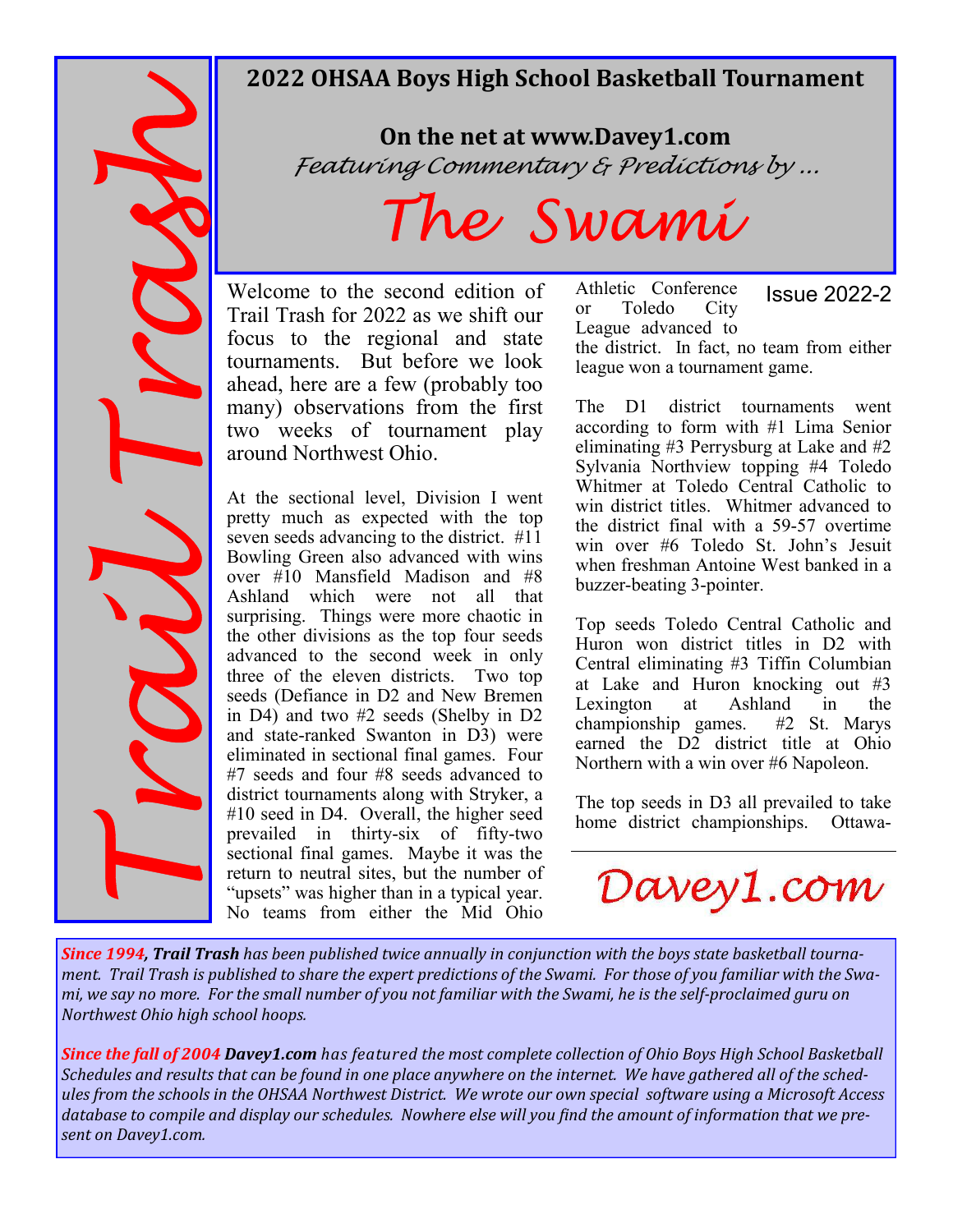Glandorf dominated #2 Wayne Trace at Lima Senior and Eastwood handily defeated #4 Cardinal Stritch at Toledo Central Catholic in district finals. For topranked Colonel Crawford, it was an entirely different story. Crawford trailed by seventeen points with under seven minutes left in the fourth quarter and by nine with less than two minutes to go in the championship game against #2 Western Reserve. Colonel Crawford scored the final eleven points for a 53-51 win in the "Sheldon Bowl" to take home the district title and remain undefeated.

All five district champions in D4 won their title games by double digits. At Willard, #1 Margaretta won the school's first district championship in ninety years with a win over #3 South Central. Top seed Tiffin Calvert remained undefeated with a win over #2 Old Fort for the district title at Liberty-Benton while #1 Antwerp topped #2 Ayersville in the championship game at Defiance. At Wapakoneta, #4 Marion Local stopped #2 Spencerville for the district title. In the district at Elida, #6 Ottoville won the title defeating #1 Convoy Crestview in a semifinal and #2 Columbus Grove in the championship game.

Ten of the thirteen top seeded teams from around Northwest Ohio won district championships. Ottoville, the #6 seed in the D4 Elida district, was the lowest seed to win a district title. There may have been a number of upsets in the sectionals, but there were few surprises in the district tournaments.

Regional tournaments in D2, D3, and D4 return to the Stroh Center on the campus of Bowling Green State University. The D4 semifinals will be played on Tuesday night followed by the D3 semifinals on Wednesday night and the D2 semifinals on Thursday night. The D4 championship game will be played on Friday night. The D3 and D2 finals will both be played Saturday afternoon with D3 in the early game (1:00 pm) and D2 in the late game (4:00 pm). We will see how that works out. The D1 regional semifinal between and Lima Senior and Sylvania Northview will be played Wednesday night at the University of Toledo. The winner will meet the winner of the semifinal at Kent State University in the regional final at the University of Toledo on Saturday afternoon. Margaretta, the D4 district champion at Willard, will play in the regional at the Canton Fieldhouse.

The state tournament will be held in Dayton at the University of Dayton Arena. Semifinals will be played on Friday, March 18 and Saturday, March 19 with the championship games on Sunday, March 20. The Swami still has to wrap his head around that schedule. The davey1.com staff (both of us) had the opportunity to attend the first day of the state tournament in 2021. The atmosphere was different with the small crowds and social distancing, but we found that the UD Arena is a great facility to watch a basketball game. For any old-timers who attended the state tournament at Dayton Arena in 1986 and 1987, there is no comparison (except the parking lot). I liked some of the amenities that the Schott provided and a return to St. John's Arena would have been interesting, but I am really looking forward to Dayton.

In doing the research for this second edition, I came<br>across something interesting. For 2022, the across something interesting. Southeast District has seventeen Division II teams and two teams in the regional while the East District has eighteen Division II teams but only one team in the regional. Going back to 2021, the Southeast District also had two teams in the regional while the East District had one. I understand how the OHSAA calculates the number of regional representatives by district by division. It is simple math unless you have Kevin Malone from the Office doing the calculations. So how did it happen? It appears that the original division breakdown for the 2020-2021 season used preliminary numbers that had both the Southeast District and East District with eighteen teams in Division II. There was a coin flip to break the tie, and the Southeast District won the flip giving them two regional representatives. There was one problem. When the numbers for the 2020-2021 season were finalized, one of the teams from the Southeast District moved from Division II to Division III. That reduced the number of Division II teams in the Southeast District to seventeen. Fast forward to the 2021-2022 season. Once again, the Southeast District won the coin flip to break the tie giving them two regional spots even though there was no tie to be broken. That is pure incompetence.

The Swami had an overall record of 111-35 in our first edition which is a slight improvement over the past couple of years. The record was aided greatly by the Swami correctly picking twelve of the thirteen district winners missing out only on the D4 champion at Elida (Columbus Grove was the Swami's pick).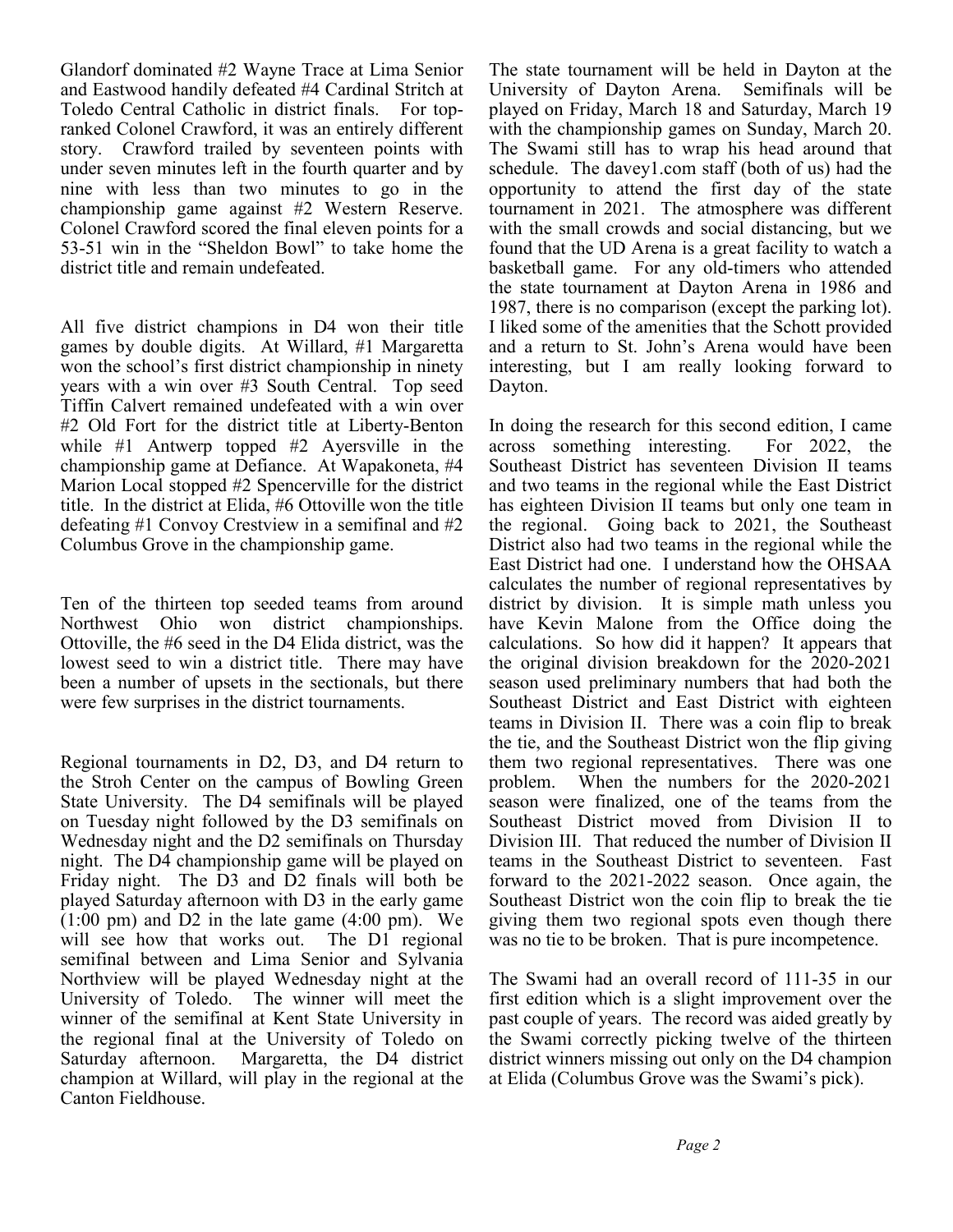## **DIVISION I**

#### **REGIONALS**

OHIO DOMINICAN UNIVERSITY: Semifinal games will be played on Wednesday night with the championship game on Saturday night. Looks like a great regional. Pickerington Central won their eighth district championship in the last eleven years, and Gahanna Lincoln won a second straight district title. Pick Central's only losses are to Newark and Reynoldsburg while Gahanna Lincoln's losses are to Akron SVSM and Pickerington Central. Undefeated Westerville South advanced with a double-overtime win over Dublin Jerome in their district final.

Semifinals – Pickerington Central over Upper Arlington; Gahanna Lincoln over Westerville South

Final – Gahanna Lincoln over Pickerington Central

COPLEY: Semifinal games will be Wednesday and Thursday nights with the championship game on Saturday afternoon. This regional was originally set for Cleveland State before moving to Copley. Science. Green's district championship was the second in school history. Lakewood St. Edward won a sixth straight district championship and their sixteenth in eighteen years. Mentor won their fourth straight and eleventh in the last fifteen years. Eric Flannery got career win #500 in the district final while Mentor's Bob Krizancic is sitting on 699 career wins.

Semifinals – Green over Akron Archbishop Hoban; Lakewood St. Edward over Mentor

Final – Lakewood St. Edward over Green

XAVIER UNIVERSITY: Semifinal games are Wednesday night with the championship game on Saturday night. Top ranked Centerville won a fourth straight district title. The last loss for the defending D1 state champion Elks was to Akron SVSM in January 2021. Kettering Fairmont and Huber Heights Wayne finished right behind Centerville in the GWOC while Fairfield won the Greater Miami Conference. This is the first time since 2002 that the Greater Catholic League has not sent a team to the D1 regional tournament.

Semifinals – Fairfield over Huber Heights Wayne; Centerville over Kettering Fairmont

Final – Centerville over Fairfield

UNIVERSITY OF TOLEDO: Semifinal games will be played Wednesday night at Kent State and the University of Toledo with the championship game slated for Saturday afternoon at Toledo. Lima Senior won a fourth straight district title to go with a fourth straight TRAC championship. Lima's only losses are to Mansfield Senior when the Spartans were missing several starters and at Toledo Whitmer. Northview won the first D1 district championship in school history to go along with a D2 district title from 1988. Northview's only loss was at Lima Senior in December. St. Ignatius returned three starters from the 2021 regional championship team. Northview defeated Ignatius in a January game played at Rossford.

Semifinals – Cleveland St. Ignatius over Cleveland Heights; Lima Senior over Sylvania Northview

Final – Lima Senior over Cleveland St. Ignatius

# **STATE**

The D1 semifinal games will be played Saturday evening with the championship game on Sunday night. Yes, Sunday night.

Semifinals – Gahanna Lincoln over Lakewood St. Edward; Centerville over Lima Senior

Final – Centerville over Gahanna Lincoln

# **DIVISION II**

#### **REGIONALS**

All D2 regional semifinal games are scheduled to be played Thursday night.

VANDALIA BUTLER: The championship game will be played Saturday morning. Kettering Alter went undefeated in winning

the GCLC. Alter's only loss to a team from Ohio was to Kettering Fairmont back in December. Cincinnati Woodward is on a thirteen-game winning streak. Paul McMillan IV of Woodward will likely finish fifth all-time in career scoring in Ohio. Roger Bacon was the runner-up in the Miami Valley Conference after being a long-time member of the GCLC.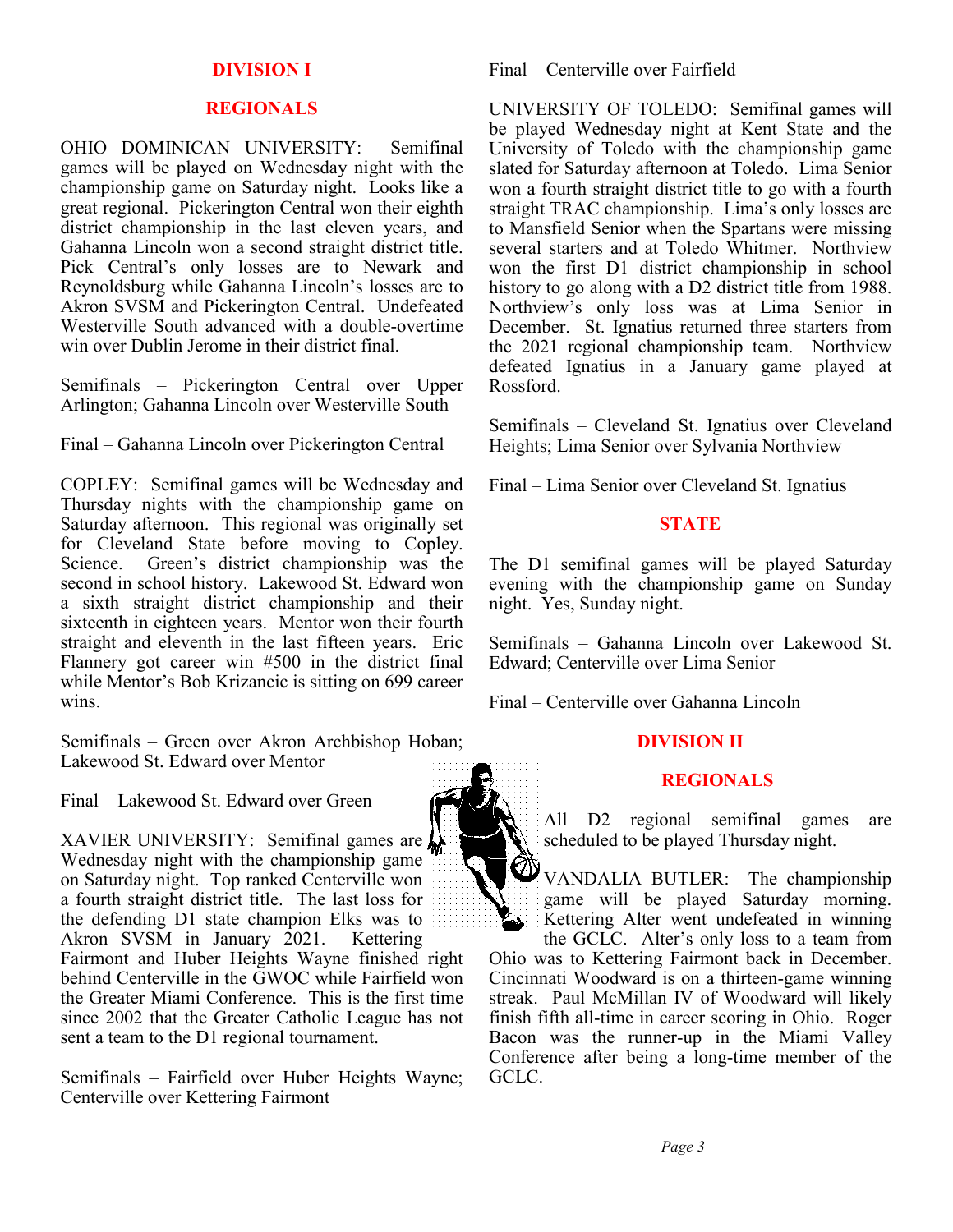Semifinals – Kettering Alter over Columbus Linden McKinley; Cincinnati Woodward over St. Bernard Roger Bacon

Final – Kettering Alter over Cincinnati Woodward

CANTON CIVIC CENTER: The championship game will be played Saturday afternoon. Defending D2 state champion Akron St. Vincent-St. Mary has won district titles the past fourteen seasons. SVSM's only losses to teams from Ohio are to Pickerington North and Centerville. Youngstown Chaney won a third straight district title. Cleveland Glenville won the Cleveland Senate League championship. The Tarblooders did not participate in the OHSAA tournament in 2021. Louisville won their first district title in twenty-nine years.

Semifinals – Akron St. Vincent-St. Mary over Youngstown Chaney; Louisville over Cleveland Glenville

Final – Akron St. Vincent-St. Mary over Louisville

OHIO UNIVERSITY: The championship game is set for Saturday afternoon at the Convo following the D3 regional championship game. Heath eliminated top-seeded Columbus Beechcroft in their district final. Byesville Meadowbrook knocked off topseeded New Philadelphia and #2 seed Dresden Tri-Valley to win a third straight championship in the eighteen-team East District. Waverly and Greenfield McClain were the top two seeds in the seventeenteam Southeast District.

Semifinals – Heath over Byesville Meadowbrook; Waverly over Greenfield McClain

Final – Heath over Waverly

BOWLING GREEN STATE UNIVERSITY: The championship game is scheduled for Saturday afternoon following the D3 regional championship at BG. Gilmour Academy eliminated Akron Buchtel in the district final at North Ridgeville. Buchtel had advanced after their semifinal game with Akron East was ended early following  $a^3$  3<sup>rd</sup> quarter brawl involving players and fans. Classy. Gilmour Academy lost in the regional finals to Akron SVSM in 2021. Toledo Central Catholic won a second straight district championship. The Irish finished the regular season in a tie with Findlay for  $3<sup>rd</sup>$  place in the TRAC. Huron shared the SBC Bay title with Margaretta. Huron's losses are to Margaretta and Western Reserve. St. Marys won their first district title since 2005. The Roughriders finished the regular season in a three-way tie for  $3<sup>rd</sup>$  place in the WBL. St. Marys features OSU commit Austin Parks, a 6'10" junior.

Semifinals – Toledo Central Catholic over Gates Mills Gilmour Academy; St. Marys over Huron

Final – Toledo Central Catholic over St. Marys

# **STATE**

The D2 semifinal games will be Friday evening with the championship game early Sunday afternoon.

Semifinals – Akron St. Vincent-St. Mary over Kettering Alter; Toledo Central Catholic over Heath

Final – Akron St. Vincent-St. Mary over Toledo Central Catholic

# **DIVISION III**

# **REGIONALS**

All D3 regional semifinal games will be played Wednesday night.

OHIO UNIVERSITY: The championship game is scheduled for early Saturday afternoon. Columbus Africentric was the top seeded D3 team in the Central District and chose the path leading to the Convo. The Nubians knocked off #2 seed Columbus Bishop Ready in the district final. Top-seeded Sugarcreek Garaway eliminated #2 seed Tuscarawas Valley in their district final. Fairland won a third straight district championship while #8 seed Wheelersburg knocked off top seed Minford to win a second straight district title.

Semifinals – Columbus Africentric over Proctorville Fairland; Sugarcreek Garaway over Wheelersburg

Final – Columbus Africentric over Sugarcreek Garaway

BOWLING GREEN STATE UNIVERSITY: The championship game is slated for early Saturday afternoon. Ottawa-Glandorf won a third straight district championship and their tenth in the last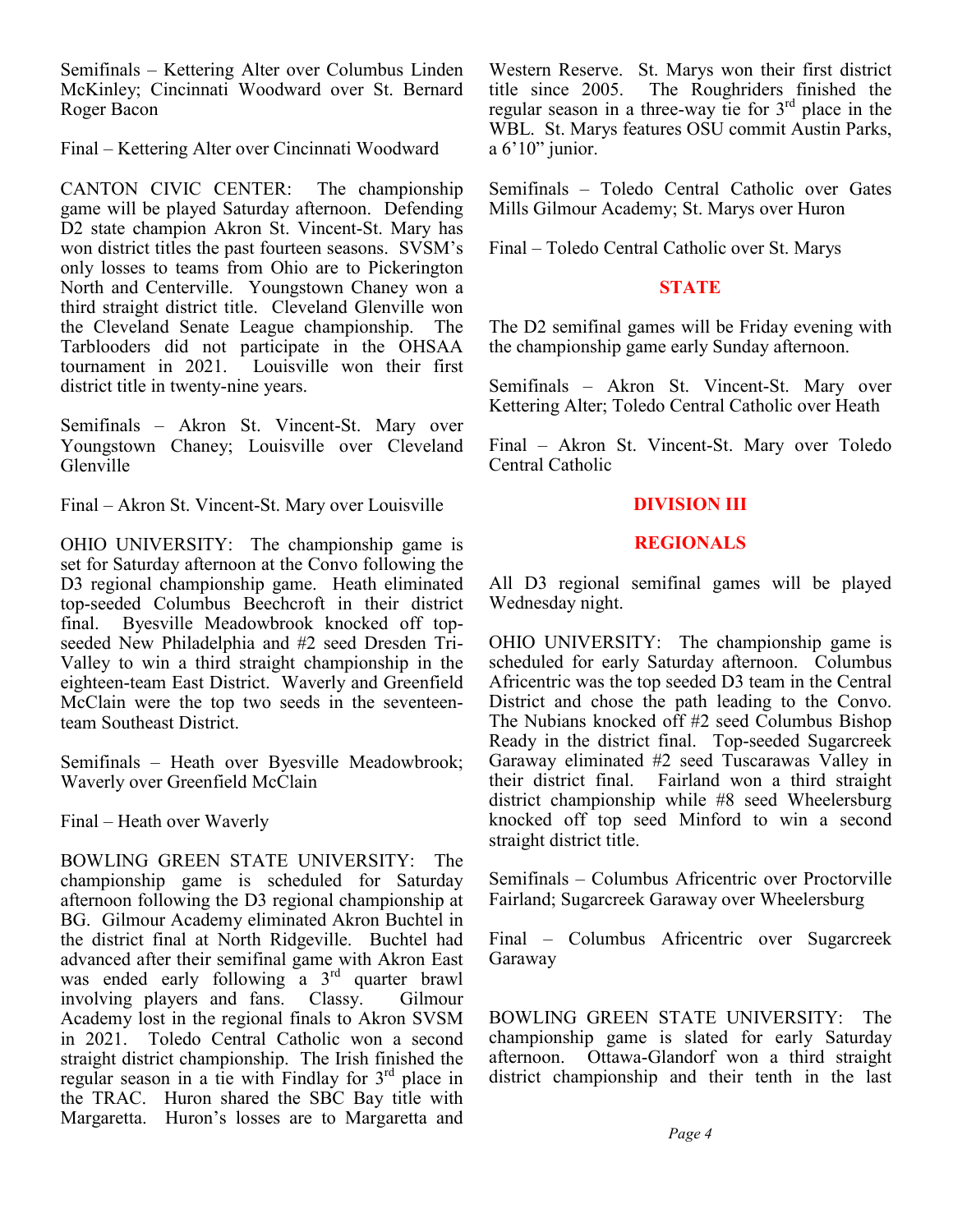twelve years. The Titans went undefeated in winning the WBL. O-G's only losses are to Findlay and Lima Senior. Eastwood won the NBC championship. Ottawa-Glandorf beat Eastwood by a 66-49 count in December. Colonel Crawford has won fifty-four straight regular season games. Their district championship was the fifth in school history all coming since 2009. Canal Winchester Harvest Prep won their fourth district title in the past five years. Harvest Prep was the #3 seed in the Central District.

Semifinals – Colonel Crawford over Canal Winchester Harvest Prep; Ottawa-Glandorf over Eastwood

Final – Ottawa-Glandorf over Colonel Crawford

CANTON FIELDHOUSE: The championship game will be played Saturday night. Defending D3 state champion Cleveland Heights Lutheran East has won seven straight district championships covering D2, D3, and D4. Campbell Memorial won their first district title since 2009. Their lone loss on the season came was to D4 Lowellville. Norwayne has won three straight district titles. Norwayne's losses were at Dalton and at Smithville. Youngstown Cardinal Mooney won a second straight district title defeating top seed and state-ranked New Middletown Springfield.

Semifinals – Campbell Memorial over Youngstown Cardinal Mooney; Cleveland Heights Lutheran East over Creston Norwayne

Final – Cleveland Heights Lutheran East over Campbell Memorial

KETTERING FAIRMONT: The championship game will be played Saturday night. Cincinnati Taft won the regional in 2021 before losing at the buzzer to Worthington Christian in a state semifinal. Taft has played one of the tougher D3 schedules in the state. Georgetown stopped Versailles in their district championship game handing the Tigers just their second loss on the season. Dayton Meadowdale finished behind league champ Dunbar in the Dayton City League.

Semifinals – Georgetown over Dayton Meadowdale; Cincinnati Taft over Cincinnati Mariemont

Final – Cincinnati Taft over Georgetown

# **STATE**

D3 will kick off the 100<sup>th</sup> Annual State Boys Basketball Tournament (or is it the  $99<sup>TH</sup>$ ) on the morning of Friday, March 18. The D3 state championship game will be played Sunday morning. I also attended the  $100<sup>th</sup>$  running of the Indianapolis 500. The crowds in Dayton will probably be a bit smaller.

Semifinals – Ottawa-Glandorf over Columbus Africentric; Cincinnati Taft over Cleveland Heights Lutheran East

Final – Ottawa-Glandorf over Cincinnati Taft

# **DIVISION IV**

## **REGIONALS**

All D4 regional semifinal games will be played Tuesday night with the championship games scheduled for Friday night.

CANTON FIELDHOUSE: Margaretta shared the SBC Bay title with D2 Huron. The Polar Bears last won a district title in 1932 on their way to the Class B state championship. Jake Leibacher recently became Margaretta's career scoring leader. Richmond Heights won a fourth consecutive district championship defeating Cornerstone Christian. Vienna Mathews defeated Warren JFK in overtime<br>for their district title. It

for their district title. marked the school's first<br>district title since district title consolidating in 1961. The lone loss on the season for Mathews was to D2 Cortland Lakeview.

Semifinals – Richmond Heights over Margaretta;

mitech.com

Vienna Mathews over Louisville St. Thomas Aquinas

Final – Richmond Heights over Vienna Mathews

OHIO UNIVERSITY: Berlin Hiland makes the long trek to the Convo after winning a sixth straight district title. The Hawks needed overtime to win both their sectional final and district semifinal. Newark Catholic knocked off top seed Grandview Heights to win a second straight district crown.